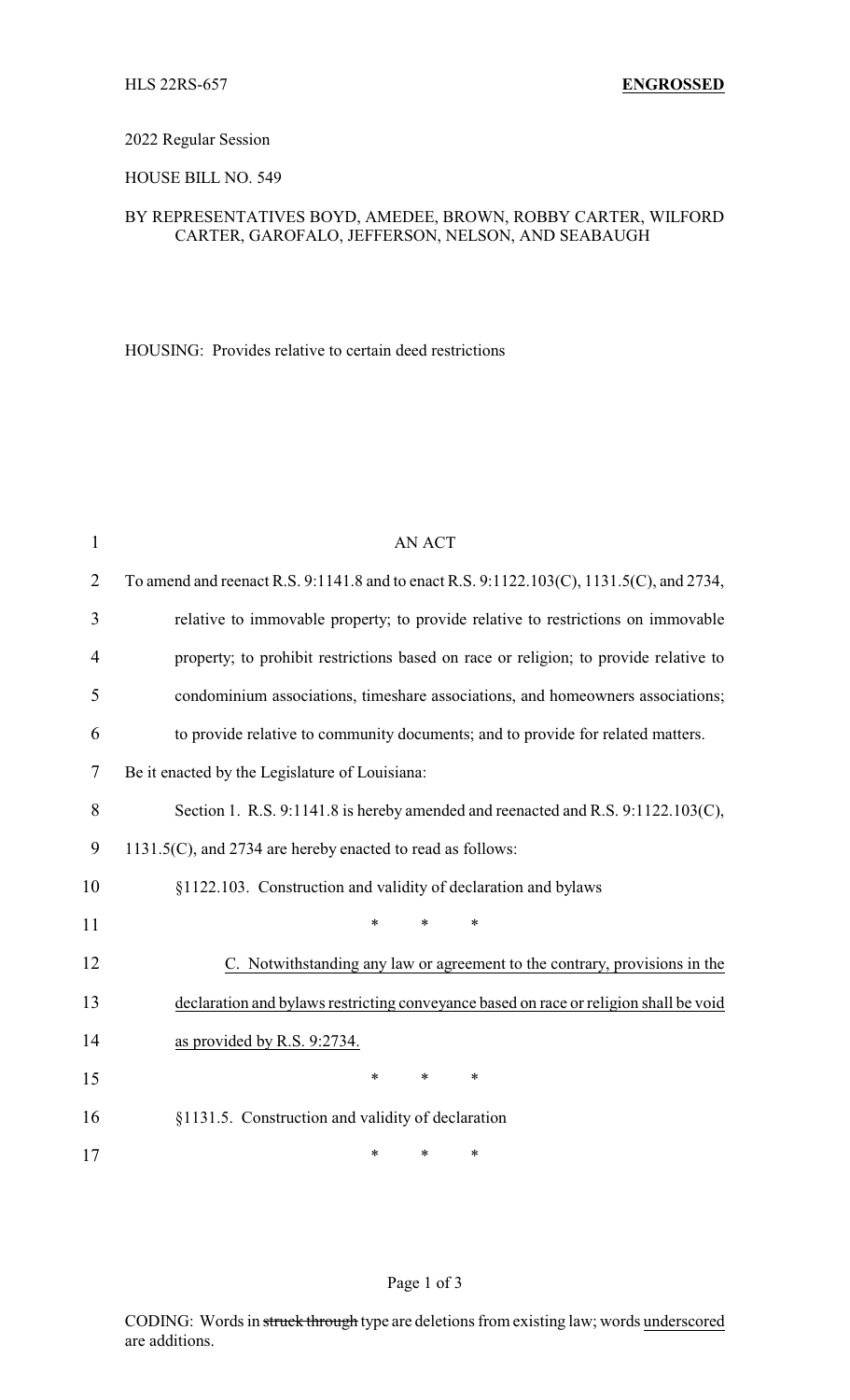| 1              | C. Notwithstanding any law or agreement to the contrary, provisions in the           |
|----------------|--------------------------------------------------------------------------------------|
| $\overline{2}$ | plan restricting conveyance based on race or religion shall be void as provided by   |
| 3              | <u>R.S. 9:2734.</u>                                                                  |
| 4              | $\ast$<br>*<br>∗                                                                     |
| 5              | §1141.8. Community documents; force of law                                           |
| 6              | A. The community documents of residential planned communities shall have             |
| 7              | the force of law between the homeowners association and the individual lot owners    |
| 8              | and as between individual lot owners. The remedies for breach of any obligation      |
| 9              | imposed on lot owners or the association shall include damages, injunctions, or such |
| 10             | other remedies as are provided by law.                                               |
| 11             | B. Notwithstanding any law or agreement to the contrary, provisions in the           |
| 12             | community documents restricting conveyance based on race or religion shall be void   |
| 13             | as provided by R.S. 9:2734.                                                          |
| 14             | *<br>*<br>*                                                                          |
| 15             | §2734. Prohibited private restrictive covenants                                      |
| 16             | Any promise, covenant, or restriction in a contract, mortgage, lease, deed, or       |
| 17             | conveyance or in any other agreement affecting immovable property that limits,       |
| 18             | restrains, prohibits, or otherwise provides against the sale, grant, gift, transfer, |
| 19             | assignment, conveyance, ownership, lease, rental, use, or occupancy of immovable     |
| 20             | property to or by any person based on race or religion shall be void, against public |
| 21             | policy, and wholly unenforceable and shall not constitute a defense in any action,   |
| 22             | suit, or proceeding.                                                                 |

## DIGEST

The digest printed below was prepared by House Legislative Services. It constitutes no part of the legislative instrument. The keyword, one-liner, abstract, and digest do not constitute part of the law or proof or indicia of legislative intent. [R.S. 1:13(B) and 24:177(E)]

| HB 549 Engrossed | 2022 Regular Session | Boyd |
|------------------|----------------------|------|
|------------------|----------------------|------|

**Abstract:** Prohibits restrictive covenants based on race or religion from enforceability.

Proposed law (R.S. 9:2734) prohibits the enforceability of immovable property covenants that are restrictive on race or religion by providing that such provisions are void.

CODING: Words in struck through type are deletions from existing law; words underscored are additions.